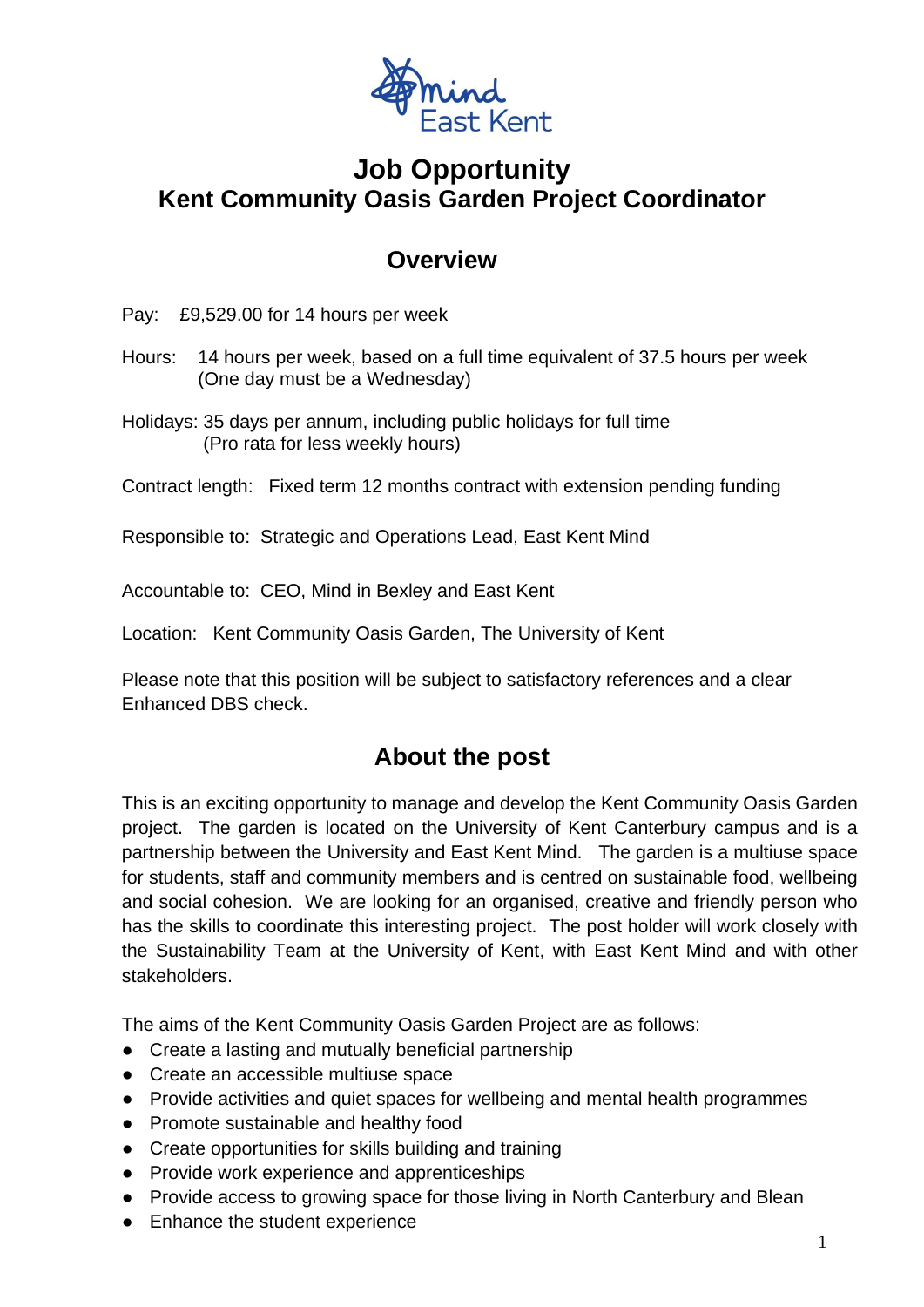

- Promote social enterprise
- Build social cohesion
- Create new opportunities for Learning and Teaching/A Living Lab
- Ensure a safe environment working within the University's and East Kent Mind's processes and procedures

The University have entered into a partnership and lease with East Kent Mind, which allows East Kent Mind to utilise, develop and enhance the existing oasis garden and develop a plan for the larger community garden, creating a multiuse space for students, staff and community members with support from the University. More information about the project can be found at blogs.kent.ac.uk/kentcog

### **About East Kent Mind**

East Kent Mind is a local Mind mental health charity and a partner of Mind in Bexley and offers an extensive range of support, advice and information to communities in East Kent. The purpose and objects of the charity is 'to promote the preservation and the safeguarding of mental health and the relief of persons suffering from mental disorder'. We promote well-being and work to reduce poor mental health and the stigma associated with it. We support people in their recovery and champion better services for everyone.

We seek to meet these purposes by undertaking a wide range of therapeutic and nonclinical mental health activities within East Kent, including direct therapeutic support of individuals, advice, advocacy and recovery, and campaigning to reduce the stigma of mental health and to raise awareness of mental health issues.

We believe no one should have to face a mental health problem alone. We work to reduce the stigma associated with mental health, support people in their recovery and champion better services for all. We believe that with the right support and resources everybody can create a life that feels meaningful irrespective of the presence of symptoms.

### **Application, Shortlisting and Interview Dates**

**Closing date: Midday on 18th October 2021 Shortlisting: th October 2021 Interview date: 22nd October 2021**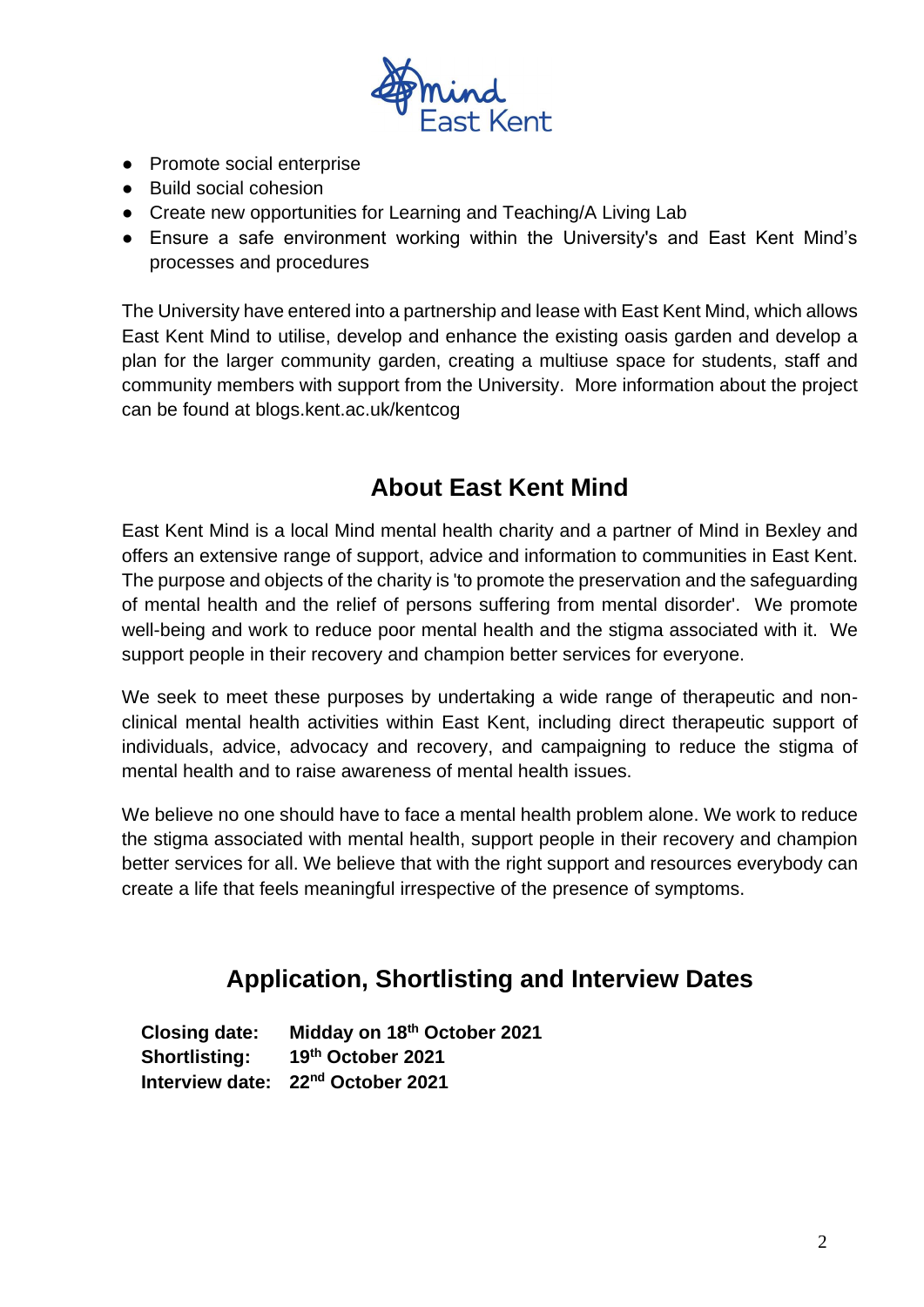

## **Job Description Kent Community Oasis Garden Coordinator**

#### **Job Summary**

To ensure the success of the project we require a Project coordinator for 14 hours a week to ensure the overall aims of the project and the partnership success criteria are met. One of the days worked must be a Wednesday as this is an important day in the weekly calendar for student activities and the Kent Community Oasis Garden (KentCOG). Other hours can be worked flexibly. The coordinator will work closely with the Sustainability Team at the University of Kent who will support the role on the ground.

#### **Key Responsibilities**

- 1. To be responsible for meeting the aims of the KentCOG.
- 2. To deliver sessions at the KentCOG site for students, staff and community members.
- 3. To facilitate additional sessions or organise for other experts to do this including permaculture specialists, ecology staff, beekeepers or other specialists.
- 4. To ensure a minimum of three hours a week contact time for staff and students to benefit from facilitated garden time.
- 5. To increase this contact time as the project grows with a combination of creative workshops, skills sessions, wellbeing activities, facilitated open sessions, digital workshops or other activities.
- 6. To be responsible for communicating with all stakeholders at the site to ensure full engagement and clarity between different user groups.
- 7. To manage a mailing list for the site and be the focal contact point for the project.
- 8. To be responsible for promoting events/sessions at the garden and coordinating a schedule/calendar for the site.
- 9. To promote good news stories from the garden utilising all relevant channels of communication including internal communications within the University, the KentCOG blogsite, external communications through the KentCOG Instagram and newsletters, and through internal and external channels utilised by East Kent Mind.
- 10.To create a basic budget for running the KentCOG working closely with the Sustainability Team who have responsibility for the University provided budget for the project.
- 11.To be accountable for the KentCOG kitty which is made up of donations made on site.
- 12.To keep an updated list of items and resources required for the smooth running of the space and communicate this to the Sustainability Team.
- 13.To be responsible for providing information for any funding bids that East Kent Mind/The University are taking part in.
- 14.To be responsible for all administration tasks that arise from running the KentCOG including but are not limited to: collating and processing all volunteer data; general record keeping; health and safety paperwork; booking processes and the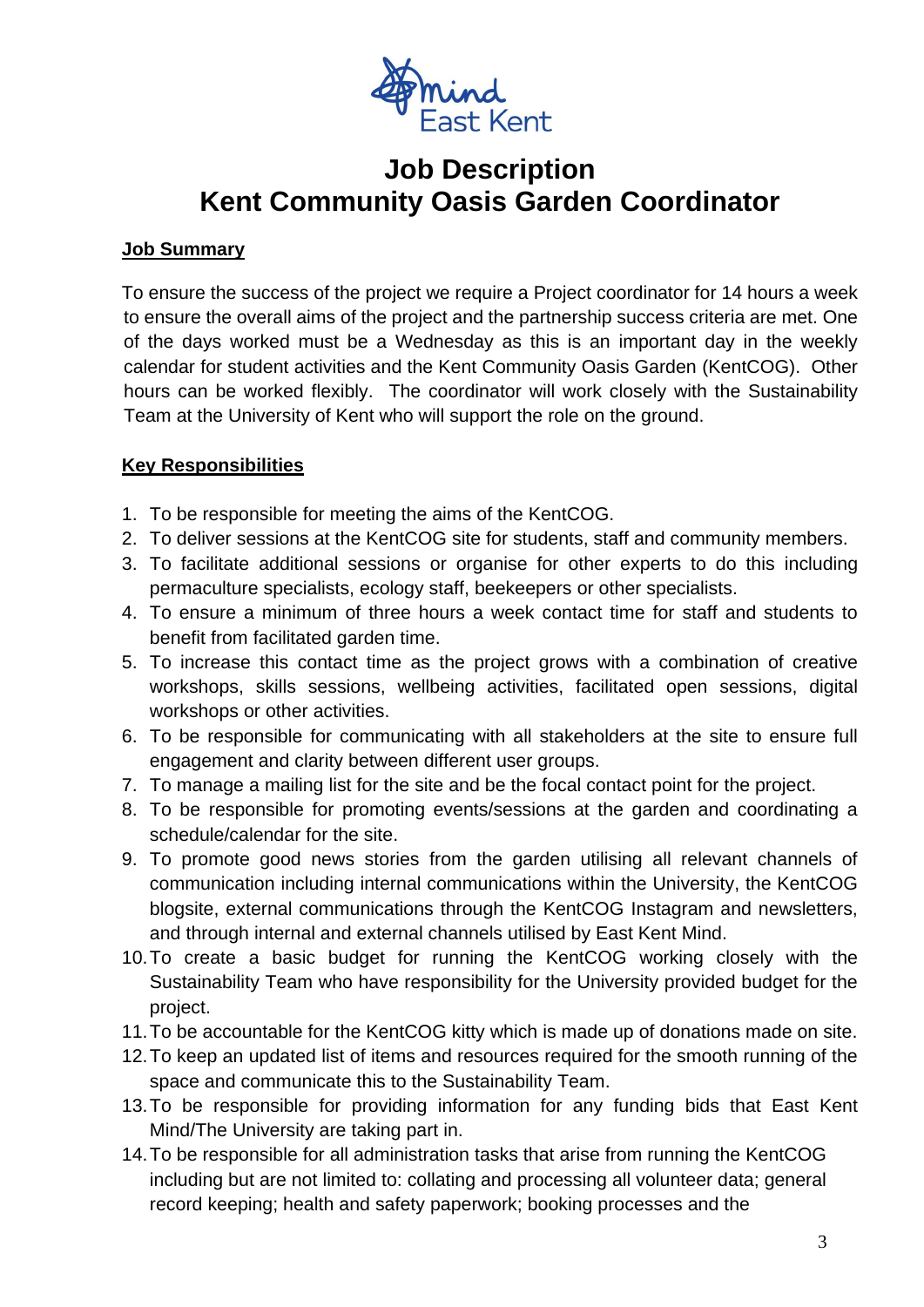

management of the [kentcog@kent.ac.uk](mailto:kentcog@kent.ac.uk) mailbox.

- 15.To liaise closely with the Sustainability Team for support and assistance, particularly for administrative items that require internal University systems that the coordinator cannot access.
- 16.To collect quantitative and qualitative data from the project in order to report on progress against the aims and the success criteria for the project.
- 17.To work closely with the University Sustainability Team and East Kent Mind to review the success of the project to see if aims are being met.
- 18.To report directly to East Kent Mind and to work closely with the University Sustainability Team who will provide weekly support and will facilitate the needs of KentCOG where required.
- 19.To report on progress quarterly at the Kent Community Oasis Management Group Meetings ensuring that all partners and stakeholders are informed of progress against the project's aims and success criteria.
- 20.To identify, report and monitor any safeguarding concerns in accordance with the latest legislation and local procedures.
- 21.To undertake any other duties and administrative tasks which may reasonably be required in discussion with Line Manager.
- 22.To adhere to East Kent Mind policies and procedures including (but not limited to) Equality and Diversity, Health and Safety, Confidentiality, Lone Working and Safeguarding.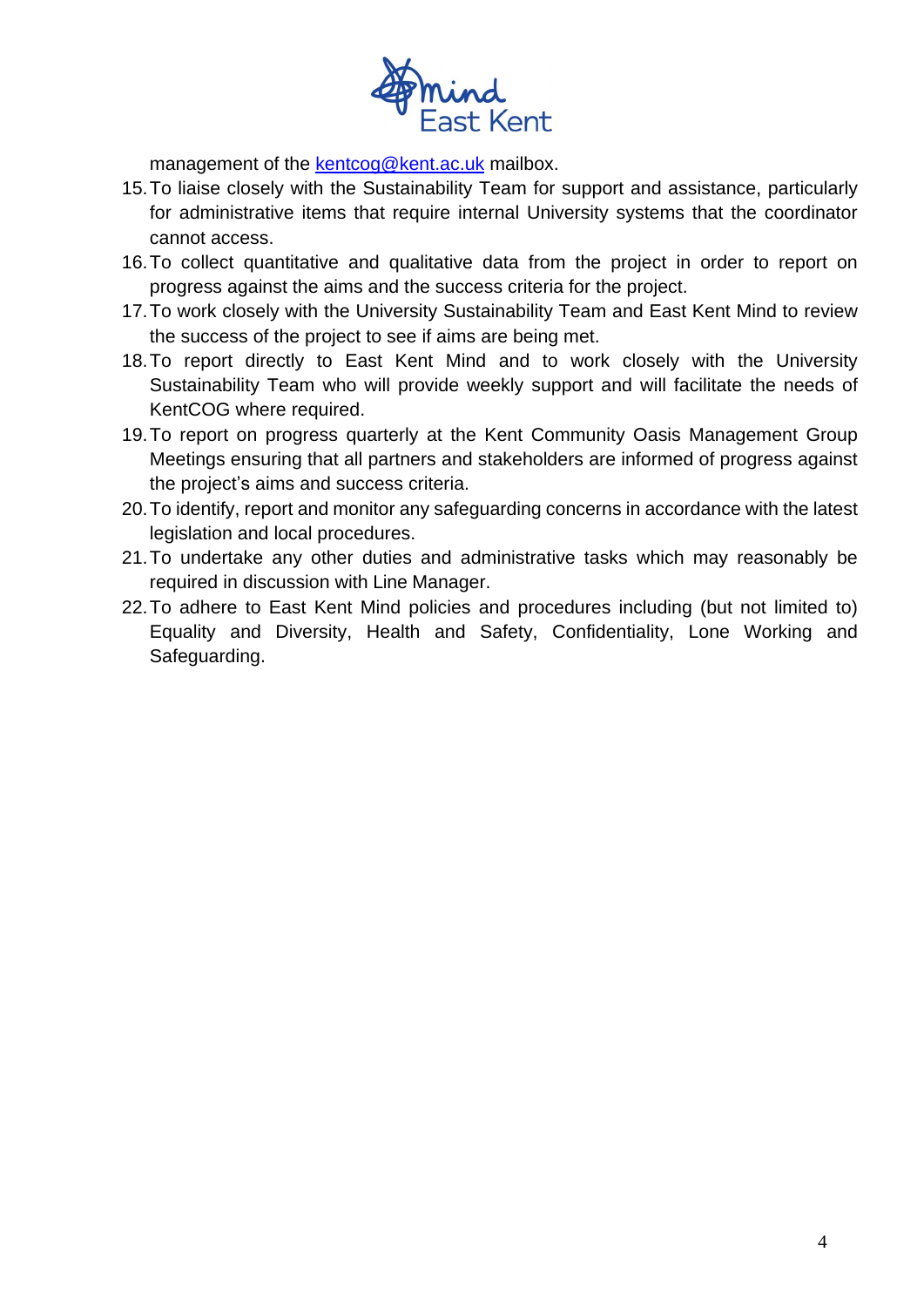

# **Person Specification Kent Community Oasis Garden Coordinator**

|                                           | <b>ESSENTIAL</b>                                                                                                                                                                                                                                                                                                                                                                                | <b>DESIRABLE</b>                                                                                                                                                                                 |
|-------------------------------------------|-------------------------------------------------------------------------------------------------------------------------------------------------------------------------------------------------------------------------------------------------------------------------------------------------------------------------------------------------------------------------------------------------|--------------------------------------------------------------------------------------------------------------------------------------------------------------------------------------------------|
|                                           | The qualities without which a post<br>holder could not be appointed                                                                                                                                                                                                                                                                                                                             | Extra qualities which can be<br>used to choose between<br>candidates who meet<br>all the essential criteria                                                                                      |
| <b>Qualifications</b>                     | • A levels or equivalent                                                                                                                                                                                                                                                                                                                                                                        | • A relevant qualification in<br>horticulture or project<br>management or other related<br>field                                                                                                 |
| <b>Experience and</b><br><b>Knowledge</b> | • Mental health awareness<br>• Keen interest in gardening<br>• Experience of volunteering or managing<br>volunteers<br>• Experience of working in partnership<br>• Understanding the importance of data<br>collection, monitoring and evaluation<br>• Working understanding of equality and<br>diversity                                                                                        | • Knowledge of horticulture<br>• Experience of university<br>life<br>• Experience of developing<br>projects<br>• Experience of meeting<br>targets<br>• Experience of working in<br>the community |
| <b>Communication</b><br><b>Skills</b>     | • Ability to develop positive relationships<br>with wide range of volunteers and<br>stakeholders<br>• Strong interpersonal skills<br>• Strong verbal, written and online<br>communication skills<br>• Ability to promote the service through<br>social media and other channels<br>• Ability to write reports and promotional<br>material<br>• Ability to challenge discriminatory<br>behaviour |                                                                                                                                                                                                  |
| <b>Administration</b><br><b>Skills</b>    | • Proficiency in Microsoft Office<br>• Accurate record keeping<br>• Ability to manage a budget                                                                                                                                                                                                                                                                                                  |                                                                                                                                                                                                  |